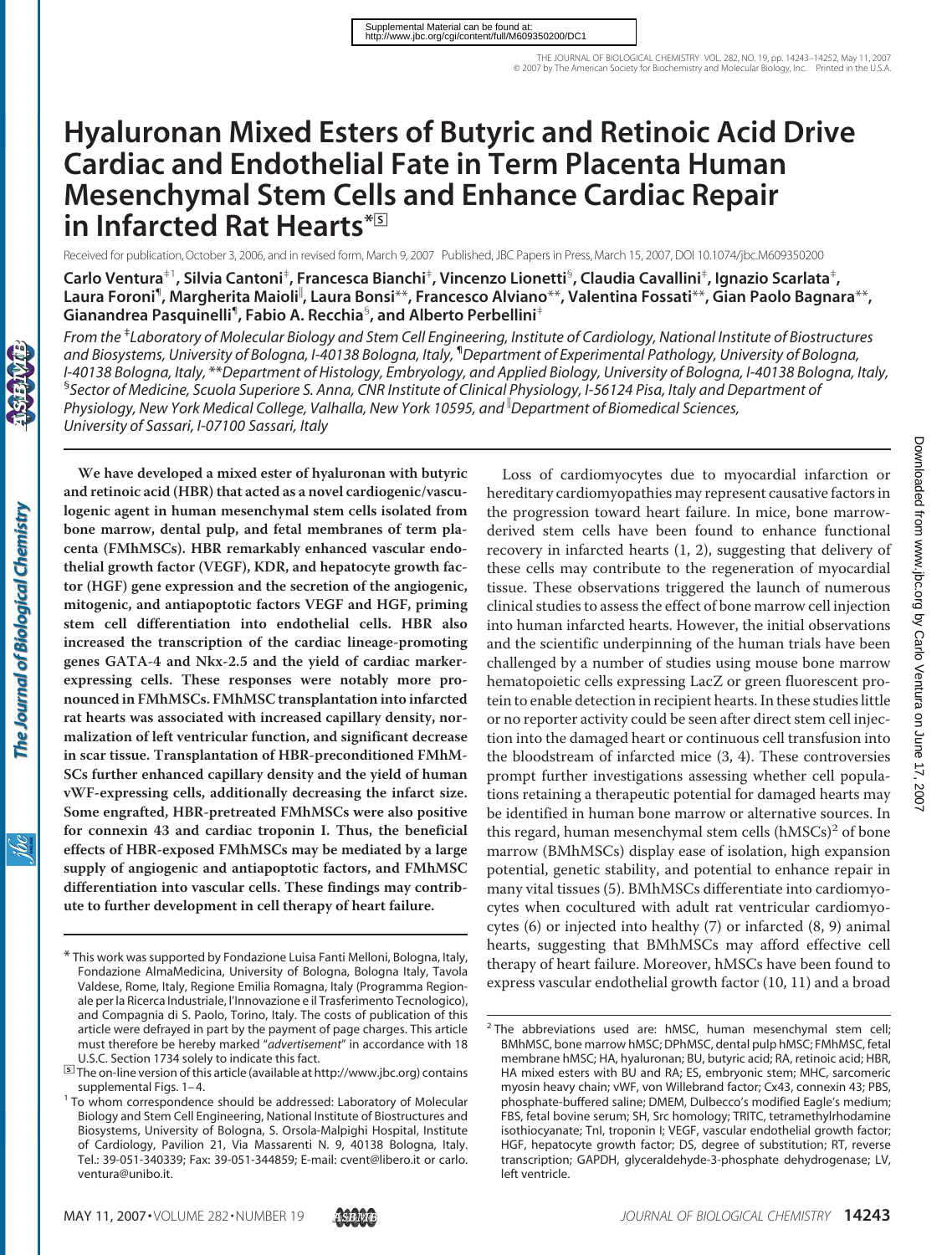spectrum of arteriogenic cytokines promoting *in vitro* and *in vivo* vasculogenesis through paracrine mechanisms (12, 13). These effects, which are referred to as trophic effects, have been recently proposed as a major contribution to the therapeutic potential of MSCs in experimental models of myocardial infarction (14, 15) and dilated cardiomyopathy (16).

Nevertheless, the use of bone marrow-derived cells is potentially associated with high degree of viral infection and significant decline in cell viability and differentiation with age. Besides bone marrow, the human dental pulp includes clonogenic, rapidly proliferating stem cells (DPhMSCs) sharing an immunophenotype similar to BMhMSCs (17). Fetal membranes may also represent tissues of particular interest for their role in preventing fetus rejection and their early embryologic origin, which may entail progenitor potential. Phenotypic and gene expression studies revealed mesenchymal stem cell-like profiles in both amnion and chorion cells of fetal membranes (FMhMSCs) (18, 19) that were positive for neuronal, pulmonary, adhesion, and migration markers (18). However, albeit hMSCs may encompass cells committable to cardiovascular lineages, it is well established that cardiac differentiation is an extremely low yield process even in embryonic stem (ES) cells. Hence, affording high-throughput of cardiogenesis in hMSCs isolated from bone marrow and alternative sources would have obvious therapeutic potential.

We have recently shown that a mixed ester of hyaluronan with butyric and retinoic acids (HBR) remarkably increased the yield of cardiomyocytes derived from mouse ES cells (20). Here, we investigated whether HBR may commit BMhMSCs, DPhMSCs, or FMhMSCs into cardiovascular lineages and/or enhance their potential as trophic mediators and whether, in the affirmative, transplantation of HBR-pretreated hMSCs into infarcted rat hearts may result in enhanced cardiovascular repair.

#### **MATERIALS AND METHODS**

Phosphate-buffered saline (PBS), Dulbecco's modified Eagle's medium (DMEM), and fetal bovine serum (FBS) were purchased from BioWhittaker Cambrex (Walkersville, MD). Culture flasks were from Falcon BD (Bedford, MA). SH2, SH3, and SH4 were kindly provided by Dr. Mark Pittenger (Osiris Therapeutics, Baltimore, MD). Anti-CD29 and anti-CD166 were from Ancell (Bayport, MN). Anti-CD14, anti-CD34, anti-CD44, and anti-CD45 were from BD Biosciences. The monoclonal anti-CD44 antibody A3D8 and the isotype-matched control antibody (IgG1) were from Sigma. Primary antibodies against von Willebrand factor (vWF) and connexin 43 (Cx43) were from Dako Cytomation (Glostrup, Denmark) and Zymed Laboratories Inc. (South San Francisco, CA), respectively. SuperScript II RT and Trizol reagent were from Invitrogen. Antibodies against human mitochondria were from Chemicon (Temecula, CA). Goat anti-mouse (TRITC)- and fluorescein isothiocyanate-conjugated antibodies were from ICN Cappel (Aurora, OH). SYBR Green fast start kit (Lightcycler® FastStart DNA Master<sup>PLUS</sup> SYBR Green I) was from Roche Diagnostics. AmpliTaq was from Applied Biosystems (Foster City, CA). The MF20 antibody, raised against sarcomeric myosin heavy chain (MHC), was from Developmental Studies Hybridoma Bank (The University of Iowa). Monoclonal mouse anticardiac troponin I (TnI) (clone mAb20) was from Covance (Berkeley, CA). Enzyme immunoassays for human vascular endothelial growth factor (VEGF) and hepatocyte growth factor (HGF) were from R&D Systems Inc. (Minneapolis, MN). Ficoll-Histopaque, penicillin, streptomycin, amphotericin B,  $\alpha$ -sarcomeric actinin primary antibody (clone EA.53), and all the other chemicals were from Sigma.

*Synthesis of HBR*—The glycoconjugate HBR is an ester between the hydroxyl groups of hyaluronan (HA) and the carboxyl groups of both butyric acid (BU) and retinoic acid (RA). The procedure for the synthesis and characterization of HBR and the related chemical structure are reported in detail elsewhere (20). The primary hydroxyl group in position 6 of the *N*-acetyl-D-glucosamine residues in the polysaccharide backbone is the most reactive toward esterification. The degree of substitution (DS) was considered as the number of the esterified OH groups for each repeating unit of hyaluronic acid (Glc-NAc-GlcUA dimer). All the synthesized HBR exhibited a DS with BU ( $DS<sub>BH</sub>$ ) ranging between 0.05 and 1.5, whereas the DS with RA ( $DS_{RA}$ ) was between 0.002 and 0.1. The  $DS_{BU}/DS_{RA}$ ratio was at least 6. The average molecular mass of HBR, referred to as the average molecular mass of sodium hyaluronate, was determined by high performance size-exclusion chromatography and ranged between 10,000 and 30,000 daltons (20). In the HBR used in the present study,  $DS_{BU}$  and  $DS_{RA}$  were 1.44 and 0.032, respectively.

*Cell Isolation*—According to the policy approved by the local ethical committee, all tissue samples were obtained after informed consent.

*BMhMSCs*—Bone marrow was collected from healthy volunteers in heparinized tubes, diluted 1:3 with PBS, and layered over a Ficoll-Histopaque gradient (1.077 g/ml). The low density mononuclear cells were washed twice in PBS, counted, and plated at  $1 \times 10^6/\text{cm}^2$  in culture flasks in DMEM supplemented with 20% heat-inactivated FBS and antibiotics (200 units/ml penicillin, 100  $\mu$ g/ml streptomycin) and incubated at 37 °C in a humidified atmosphere with 5%  $CO<sub>2</sub>$ . After 1 week the nonadherent cells were removed by replacing the medium supplemented by 10% FBS. When the cultures were near confluence (after 2–3 weeks), the cells were detached by treatment with 0.08% trypsin, EDTA (Sigma) and maintained and subcultured for up to  $6-7$  passages.

*DPhMSCs*—Vital human molars were obtained from adult subjects during a routine dental extraction. The tooth was immersed in physiological solution containing antibiotics to eliminate any contamination by the germs present in the oral cavity. Soon after extraction, the dental crown was fractured in several parts by means of pliers (bone forceps) under sterile conditions, and the pulp was uncovered. The tissue fragments were suspended in DMEM in the presence of 25% FBS, antibiotics (200 units/ml penicillin, 100  $\mu$ g/ml streptomycin), and 2.5  $\mu$ g/ml amphotericin B. This procedure was followed by incubation at 37 °C in a humidified atmosphere containing 5%  $CO<sub>2</sub>$ , allowing cells to slip down from the explants and expand up to confluence. The cell layer was removed by enzymatic digestion (0.08% trypsin, EDTA) at 37 °C and further expanded in DMEM containing 10% FBS and antibiotics.

ibc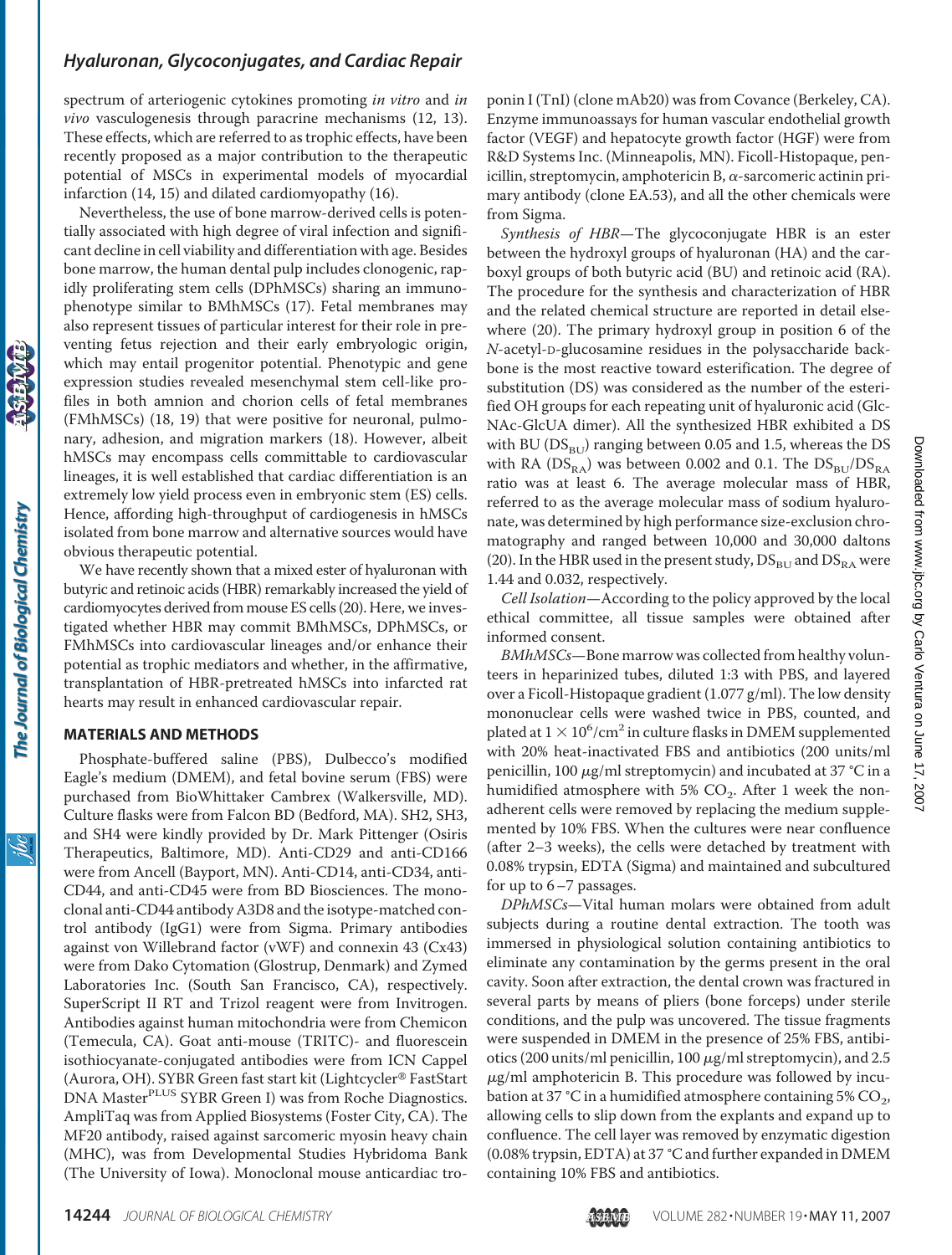*FMhMSCs*—Term placenta obtained from caesarian sections were rapidly rinsed in PBS containing penicillin and streptomycin and used immediately. Pieces from fetal membranes were minced and digested for 10 min in DMEM with 0.25% trypsin, EDTA, 10 units/ml DNase I, and 0.1% collagenase. Tissues were pipetted vigorously up and down, avoiding foam for 5 min; larger pieces of tissue were allowed to settle under gravity for 5 min. Each supernatant was transferred to a fresh tube, neutralized with FBS, then spun at 1500 rpm for 10 min. Each pellet was resuspended in 5 ml of DMEM containing 20% FBS, 10 units/ml penicillin, and 100 µg/ml streptomycin. FMhMSCs were seeded into 25-cm<sup>2</sup> flasks and grown at 37 °C in 5% CO<sub>2</sub>. Non-adherent cells were removed after 1 week, and medium (with 10% FBS) was changed subsequently every 4 days.

*Flow Cytometry Analysis*—The fibroblast-like cells obtained from bone marrow, dental pulp, and fetal membrane cultures at the same doubling passage were harvested by treatment with 0.08% trypsin, EDTA and incubated with 1  $\mu$ g/10<sup>6</sup> cells of fluorescein isothiocyanate-conjugated antibodies for 40 min at 4 °C in the dark. The antibodies used were SH2, SH3, SH4, anti-CD166, anti-CD14, anti-CD34, anti-CD44, and anti-CD45. After washing, cells were analyzed on a flow cytometer (FACSCalibur, BD Biosciences) by collecting 10,000 events, and the data were analyzed using the Cell Quest Software (BD Biosciences). Flow cytometry analysis was also exploited to assess the percentage of BMhMSCs, DPhMSCs, and FMhMSCs expressing  $\alpha$ -sarcomeric actinin. Cells were harvested by treatment with 0.08% trypsin, EDTA. After a fixation/permeabilization step, hMSCs were incubated with a primary antibody directed against  $\alpha$ -sarcomeric actinin (1  $\mu$ g/10<sup>6</sup> cells) for 1 h at  $4\,^{\circ}\mathrm{C}$  and with 1  $\mu$ g of fluorescein isothiocyanate-conjugated secondary antibody for 1 h at 4 °C in the dark. After washing, cells were analyzed on a flow cytometer (FACSAria, BD Biosciences, San Jose, CA) by collecting 10,000 events, and the data were analyzed using the FACS Diva software (BD Biosciences).

*Gene Expression*—Total RNA was isolated by the Trizol reagent (Invitrogen) following the manufacturer's instructions. For RT-PCR, cDNA was synthesized in a  $21$ - $\mu$ l reaction volume with  $2 \mu$ g of total RNA and SuperScript II RT. To assess GATA-4 and Nkx-2.5, 0.2  $\mu$ g of cDNA were used for real-time RT-PCR performed with a Lightcycler system (Roche Diagnostics) and with the SYBR Green fast start kit (Lightcycler® Fast-Start DNA Master<sup>PLUS</sup> SYBR Green I). Primers used in realtime RT-PCR were as follows: GATA-4 forward 5'-TGGCCT-GTCATCTCACTACG-3' and reverse 5'-TAGCCTTGTGG-GGAGAGCTT-3'; Nkx-2.5 forward 5'-CAAGTGTGCGTCT-GCCTTT-3' and reverse 5'-GCGCACAGCTCTTTCTTTTC-3'; VEGF forward 5'-AGAAGGAGGAGGCAGAATC-3' and reverse 5--ACACAGGATGGCTTGAAGATG-3-; KDR forward 5'-CTGCAAATTTGGAAACCTGTC-3' and reverse 5'-GAGCTCTGGCTACTGGTGATG-3'; HGF forward 5'-ATTTGGCCATGAATTTGACCT-3' and reverse 5'-ACTCC-AGGGCTGACATTTGAT-3'; GAPDH forward 5'-CAGCCT-CAAGATCATCAGCA-3' and reverse 5'-TGTGGTCATGA-GTCCTTCCA-3'. The reaction mixture (20  $\mu$ l) contained 4  $\mu$ l of Master SYBR Green I mix (TaqDNA polymerase, buffer, deoxynucleoside trisphosphate mix, MgCl<sub>2</sub>, and SYBR Green I dye) and 0.5  $\mu$ M concentrations of each primer to which 2  $\mu$ l of

## *Hyaluronan, Glycoconjugates, and Cardiac Repair*

cDNA was added. Data were normalized using GAPDH as an index of cDNA content after reverse transcription. Amplification included initial denaturation at 95 °C for 10 min, 45 cycles of denaturation at 95 °C for 10 s, annealing at 55– 65 °C for 6–10 s, and extension at 72 °C for 10 s, performed at a temperature transition rate of 20 °C/s. Fluorescence was measured at the end of each extension step. Specificity of the product was determined by a melting curve analysis, conducted after completion of the cycling process with the aid of a temperature ramp (from 55–95 °C at 0.1 °C/s) and continuous fluorescence monitoring, confirmed by gel electrophoresis. Samples were run in duplicate, and the average threshold cycle  $(C_{\mathrm{t}})$  value was used for calculations. Relative quantification of mRNA expression was calculated with the comparative  $C_t$  method using the "Delta-delta method" for comparing relative expression results between treatments in real time PCR (21).

MyoD mRNA was determined by conventional RT-PCR using AmpliTaq under the following conditions; hot start for 10 min at 95 °C, 35 cycles of denaturation at 94 °C for 30 s, annealing at 56 °C for 30 s, extension at 72 °C for 30 s. Primers were: forward 5'-CGACGGCATGATGGACTAC-3' and reverse 5--AGGCAGTCTAGGCTCGACAC-3-.

*Isolation of Stem Cell Nuclei and Nuclear Run-off Transcription Assay*—Isolation of nuclei and assessment of nuclear purity were performed as detailed elsewhere (20, 22). Only freshly isolated nuclei were used in each experiment. Nuclear run-off experiments were carried out as previously described (20). Briefly, nuclear RNA was isolated by using guanidine thiocyanate and acid phenol extraction followed by purification on RNAMATRIX<sup>TM</sup>. Equal counts of  $^{32}P$ -labeled RNA (about 5106 cpm) were then subjected to a solution hybridization RNase protection assay and were hybridized for 12 h at 55 °C in the presence of unlabeled antisense GATA-4, Nkx-2.5, HGF, and GAPDH mRNA. To generate these cRNA probes, cDNA fragments of human GATA-4 (237 bp), Nkx-2.5 (245 bp), HGF (177 bp), or GAPDH (574 bp) genes were inserted into a pCRII-TOPO vector. Transcription of plasmids linearized with BamHI generated antisense strands of Nkx-2.5 and GAPDH mRNA, whereas transcription of plasmids linearized with XbaI produced an antisense strand of GATA-4 and HGF mRNA. Samples were then incubated with a combination of RNase A and T1 and exposed to proteinase K. The protected fragments were recovered after phenol chloroform extraction and electrophoretically separated in a polyacrylamide non-denaturing gel. Autoradiographic exposure was for 48 h.

*Assay for Angiogenic and Growth Factors*—To investigate whether cell exposure to HBR may affect the production of angiogenic, antiapoptotic, and mitogenic factors, hMSCs were cultured for 14 days in the absence or presence of 2 mg/ml HBR. Then the levels of VEGF and HGF were measured in conditioned medium at defined time intervals by enzyme immunoassay (Quantikine human VEGF and HGF immunoassays, R&D Systems, Inc.).

*Immunostaining*—Immunofluorescence analyses were performed as previously described (22). Briefly, cells were washed with PBS and fixed with 4% formaldehyde at room temperature for 1 h. After fixation, cells were washed three times with PBS and permeabilized with 0.2% Triton X-100 at room tempera-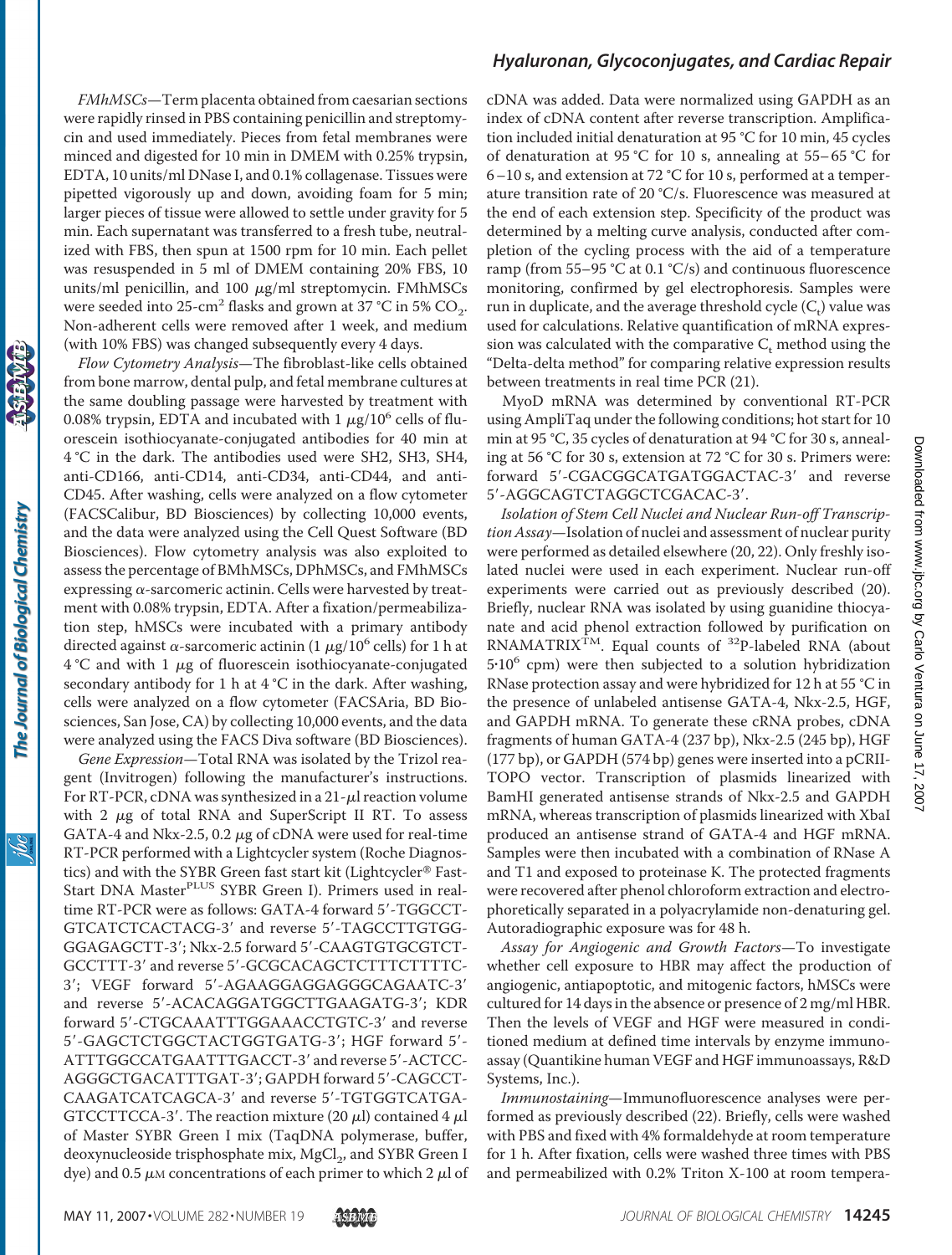ture for 15 min. Aspecific antibody binding sites were blocked by incubating with 1% bovine serum albumin for 1 h at 37 °C. Then cells were labeled for 1 h at 37 °C in the presence of mouse monoclonal antibodies directed against MHC (MF20),  $\alpha$ -sarcomeric actinin, Cx43, and vWF. Excess primary antibody was removed by 3 washes with PBS, and the cells were stained at 37 °C for 1 h with fluorescein-conjugated goat IgG. Microscopy was performed with a Bio-Rad Microradians confocal microscope.

*Myocardial Infarction, Stem Cell Implantation, and Functional Evaluation of Myocardial Performance*—Protocols were approved by an institutional review board. Myocardial infarction was produced in male Wistar rats at 2 months of age, according to previously described protocols (23). Briefly, under ether anesthesia, the thorax was opened through a thoracotomy performed at the fourth left intercostal space, the heart was rapidly exposed and the left anterior descending coronary artery was ligated with 6-0 mononylon thread during continuous subcutaneous electrocardiographic monitoring for ST changes and arrhythmias. After left anterior descending coronary artery occlusion,  $1 \times 10^6$  culture-expanded hMSCs resuspended in 100  $\mu$ l of sterile saline solution (PBS) were injected into the viable myocardium bordering the infarct using an insulin syringe with a 30-gauge needle. The ischemic zone was identified by the pale color of the myocardium. Infarcted rats that were injected with 100  $\mu$ l of PBS, and sham-operated rats in which left anterior descending coronary artery was not occluded were used as controls. Transthoracic echocardiography was performed before thoracotomy and 28 days thereafter in sedated rats with an Esaote Megas equipped with a 7.5-MHz linear transducer. Short and long axis two-dimensional views and M-mode at the level of infarction were analyzed in real-time and recorded on a magnetooptic disk for off-line analysis. Anterior and posterior end-diastolic and endsystolic wall thicknesses and left ventricular (LV) internal dimensions were measured, as recommended by the American Society of Echocardiography (24, 25). Systolic ventricular function and global contractility were quantified such as fractional shortening (%) and ejection fraction (%). Fractional shortening was calculated from the composite LV internal, diastolic and LV internal, systolic dimensions from M-mode short-axis views. LV ejection fraction and cardiac output were calculated from a long-axis view.

*Tissue Immunohistochemistry*—Hearts were arrested in diastole and fixed as described (26) and then cut into 5- $\mu$ m sections; the sections were used for immunohistochemical studies to localize the human transplanted cells using the antibodies against human mitochondria protein (27, 28). Cardiac lineagecommitted cells were identified by antibodies directed against Cx43 and TnI. Endothelial lineage-committed cells were identified with an antibody directed against human vWF. Briefly, the sections were dewaxed with xylene and rehydrated through decreasing concentrations of ethanol. Endogenous peroxidase activity was blocked by a 10-min incubation at room temperature with absolute methanol containing  $3\%$  H<sub>2</sub>O<sub>2</sub>. Antigen retrieval was performed by immersion of the slides in a jar containing citrate buffer (pH 6) and treatment at 120 °C, 1 atm, for 21 min. After cooling and washing, the samples were incubated

overnight at 4 °C in a moist chamber with the antibodies against human mitochondria (1:100, Chemicon), vWF (1:50, Dako Cytomation), Cx43 (1:200, Zymed Laboratories Inc.), and TnI (1:400, Covance). Monoclonal antibody tissue labeling was revealed by using a non-biotin polymeric system (Super Sensitive Polymer HRP IHC Detection Systems; Biogenex, San Ramon, CA). After washing, the slides were incubated for 20 min at room temperature with Super Enhancer reagent, washed in PBS, and then incubated for 30 min at room temperature with super sensitive horseradish peroxidase polymeric complexes. Then the slides were incubated with diaminobenzidine tetrahydrochloride peroxidase substrate solutions, rinsed in distilled water, and then counterstained with hematoxyline. The samples were dehydrated, mounted, and viewed in a light microscope using the Image Pro Plus®. To demonstrate that the same transplanted human cells were also positive for Cx43 or TnI, we performed a double immunofluorescent staining. Formalin-fixed, paraffin-embedded tissue sections were dewaxed in xylene and then rehydrated in a graded series of ethanol. To recover tissue antigenicity, the slides were immersed in citrate buffer (pH 6) and treated at 120 °C, 1 atm, for 21 min. After cooling and washing, the samples were incubated in a blocking solution containing 2% rabbit serum and 1% bovine serum albumin in PBS for 30 min at room temperature to reduce the unspecific binding. Afterward, the tissue samples were first incubated with anti-human mitochondria at 4 °C overnight in a moist chamber, washed, and then labeled with polyclonal rabbit anti-mouse-fluorescein isothiocyanate (1:100, Dako Cytomation) for 45 min at 37 °C in the dark; then the slides were washed several times to remove any unbound secondary antibody, treated with the blocking solution, and incubated at 4 °C overnight with anti Cx43 (1:200) or anti TnI (1:400) monoclonal antibodies. After overnight incubation, the slides were washed and incubated for 45 min at 37 °C in the dark with goat antimouse (TRITC)-conjugated antibody (1:100, ICN Cappel). After washing, the slides were mounted, and the nuclei were counterstained with 4',6-diamidino-2-phenylindole using the kit "Pro long antifade reagent" (Molecular Probes, Milano, Italy). Negative controls were performed omitting the primary antibodies.

*Data Analysis*—The statistical analysis of the data were performed by using a one-way analysis of variance and the Bonferroni test assuming a *p* value less than 0.05 as the limit of significance.

#### **RESULTS**

Flow cytometry revealed that BMhMSCs, DPhMSCs, and FMhMSCs were positively stained with SH2 (supplemental Fig. 1), which identifies an epitope of endoglin (CD105), the transforming growth factor- $\beta$  receptor III present on endothelial cells, erythroblasts, monocytes, and connective tissue stromal cells, facilitating the enrichment of stromal progenitors from bone marrow (29). Like BMhMSCs, DPhMSCs and FMhMSCs were recognized by the SH3 and SH4 antibodies (supplemental Fig. 1), which identify epitopes on culture-expanded stromal cells and bind CD73, a molecule involved in B-cell activation (30). Each group of hMSCs was positive for CD29 (supplemental Fig. 1), the  $\beta$ -subunit of an integrin family behaving as the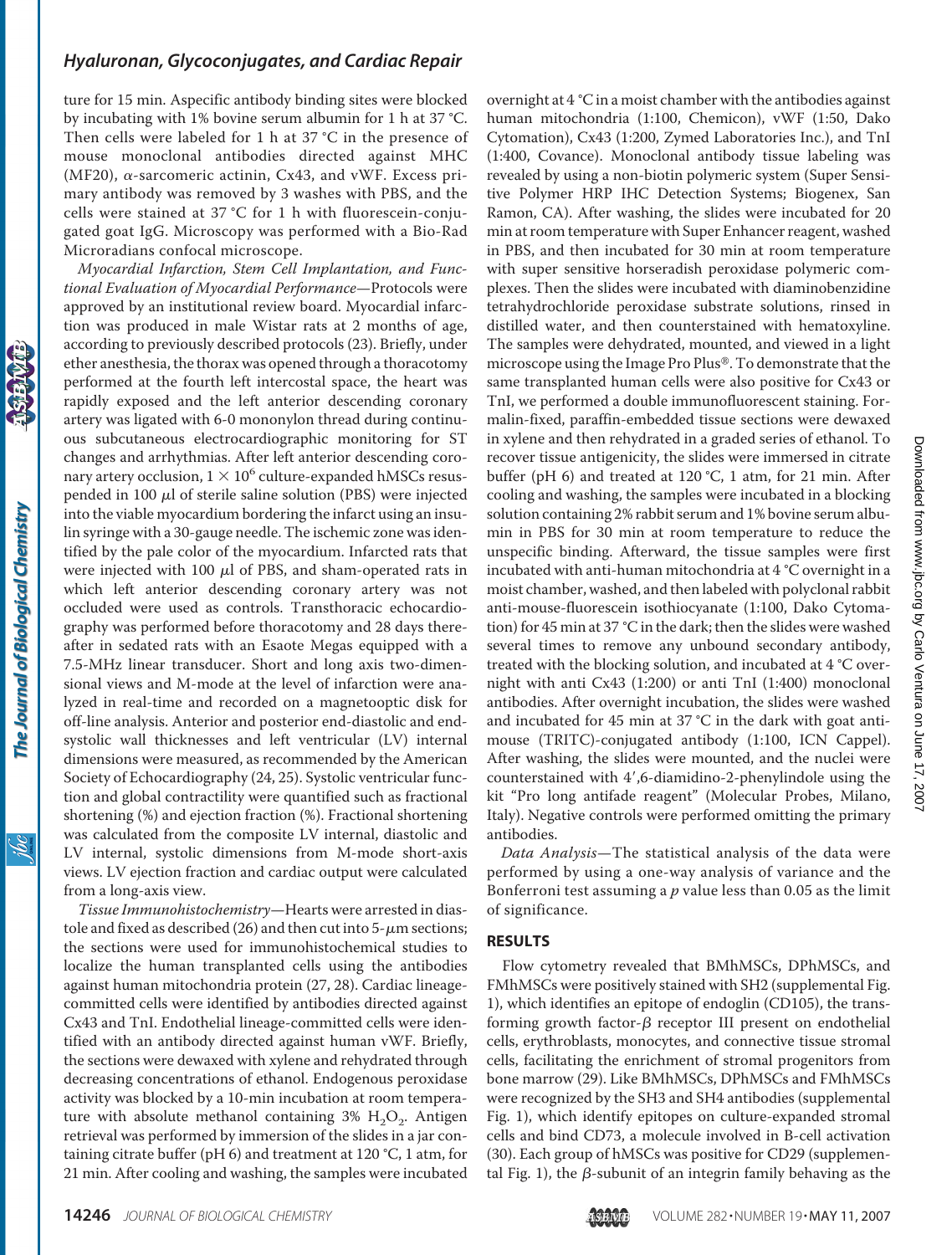

FIGURE 1.**HBR primes the expression of cardiac lineage-promoting transcripts without affecting skeletal myogenesis.** GATA-4 (*A*) and Nkx-2.5 (*B*) mRNA expression were measured by real-time RT-PCR. Cells were treated for 7 days in the absence or presence of HBR. The abundance of each mRNA in untreated cells was defined as 1, and the amounts of GATA-4 or Nkx-2.5 mRNA from HBR-treated cells were plotted relative to that value (mean  $\pm$  S.E.; *n* = 6). \*, significantly different from untreated cells (controls). MyoD mRNA expression (C) was assessed by conventional RT-PCR. Cells were treated for 7 days in the absence  $(-)$  or presence  $(+)$  of 1.5 mg/ml HBR (BMhMSCs (*BM*) and DPhMSCs (*DM*)) or 2 mg/ml HBR (FMhMSCs (*FM*)). Human skeletal muscle mRNA (*c*) was used as a positive control (ethidium bromide-stained agarose gels, representative of four separate experiments). For immunofluorescence analyses cells were cultured for 14 days in the absence (*HBR*) or presence (+HBR) of 1.5 mg/ml HBR and were stained with monoclonal antibodies directed against sarcomeric MHC or  $\alpha$ -sarcomeric actinin ( $\alpha$ -*actinin*). *Scale bars* are 100  $\mu$ m. Sarcomeric-like organization of  $\alpha$ -sarcomeric actinin staining ( $\alpha$ -actinin), and Cx43 expression were only evident in each cell population that had been cultured for 14 days in the presence of 1.5 mg/ml HBR. Scale bars are 20  $\mu$ m. Nuclei are labeled by 4',6diamidino-2-phenylindole (*blue*).

major receptor for extracellular matrix molecules. Cells also expressed CD166, an hMSC marker not found in hematopoietic precursors (31), and were uniformly positive for the CD44 hyaluronate receptor (supplemental Fig. 1). Conversely, antigen profiles were negative for the hematopoietic markers CD14 and CD34 and the leukocyte common antigen CD45 (supplemental Fig. 1). These observations and the comparative analysis of surface antigen expression (supplemental Table 1) indicate that both DPhMSCs and FMhMSCs can be regarded as alternative sources for hMSC-like elements.

In each hMSC population HBR dose-dependently increased the expression of GATA-4 and Nkx-2.5 mRNA, encoding a zinc finger and a homeodomain essential for cardiogenesis in different animal species (32, 33), including humans (34). Real-time RT-PCR revealed that the HBR effect peaked at 1.5 mg/ml in both BMhMSCs and DPhMSCs, reaching a maximum at 2.0 mg/ml in FMhMSCs (Fig. 1, *A* and *B*). In BMhMSCs exposed for 7 days to HBR, both GATA-4 and Nkx-2.5 mRNA were subjected to more than a 20-fold increase, as compared with untreated cells. The transcriptional response to HBR was even more remarkable in DPhMSCs and FMhMSCs (Fig. 1). HBR did not affect MyoD mRNA, a transcript involved in skeletal myogenesis (Fig. 1*C*). Both MHC and  $\alpha$ -sarcomeric actinin were expressed in a limited number (1–5%) of untreated hMSCs (Fig. 1). Inter-

Real-time RT-PCR provided evidence that exposure to HBR dose-dependently increased the expression of VEGF-A mRNA (Fig. 2*A*) and that of the KDR gene (Fig. 2*B*), encoding a major VEGF receptor. HBR also remarkably enhanced the expression of HGF mRNA (Fig. 2*C*). These genes have been shown to play a pivotal role in both endothelial tissue formation (vasculogenesis) and sprouting of new blood vessels from pre-existing vessels (angiogenesis) (35–38). The HBR effect on gene expression was more pronounced in FMhMSCs than in BMhMSCs or DPhMSCs.

Each cell population secreted consistent amounts of angiogenic and antiapoptotic factors, including VEGF and HGF. Similar to mRNA expression, the relative protein levels assessed during a 14-day period of culture were higher in FMhMSCs (Fig. 2, *D* and *E*) than in BMhMSCs or DPhMSCs (data not shown). In FMhMSCs, the concentration of each growth factor was significantly higher in the supernatant of HBR-treated cells than in the culture medium from untreated controls (Fig. 2, *D* and *E*). Time-course analyses revealed that the stimulatory effect was evident after 3 days and progressively increased persisting throughout an overall period of 14 days (Fig. 2, *D* and *E*).

Undifferentiated hMSCs showed no appreciable staining for vWF, a marker for endothelial specification, but after 14

estingly, in each hMSC population HBR remarkably increased the yield of cells expressing each cardiac marker protein (Fig. 1). Most of HBR-treated hMSCs connected with neighboring positively stained cells. Cardiac lineage commitment was further inferred from the observation that HBR exposure was associated with a sarcomeric-like organization of  $\alpha$ -sarcomeric actinin staining (Fig. 1) and resulted in Cx43 expression along regions of intimate cell-to-cell contact (Fig. 1). Neither sarcomeric-like features nor Cx43 expression was detected in untreated cells (not shown). Flow cytometry analysis confirmed that treatment with HBR consistently increased the percentage of  $\alpha$ -sarcomeric actinin-positive cells. After 14 days of exposure to 2 mg/ml HBR, 36.80  $\pm$  1.50% of FMhMSCs expressed  $\alpha$ -sarcomeric actinin, whereas the percentage of positive cells was  $30.20 \pm 0.85\%$  in DPhM-SCs or  $16.12 \pm 0.80\%$  in BMhM-SCs (mean  $\pm$  S.E.;  $n = 4$ ). Under the same experimental conditions, the percentages of Cx43-expressing cells in BMhMSCs, DPhMSCs, and FMhMSCs were  $13.20 \pm 1.40$ ,  $22.8 \pm 1.65$ , and  $33.0 \pm 2.4\%$ (mean  $\pm$  S.E.; *n* = 4), respectively.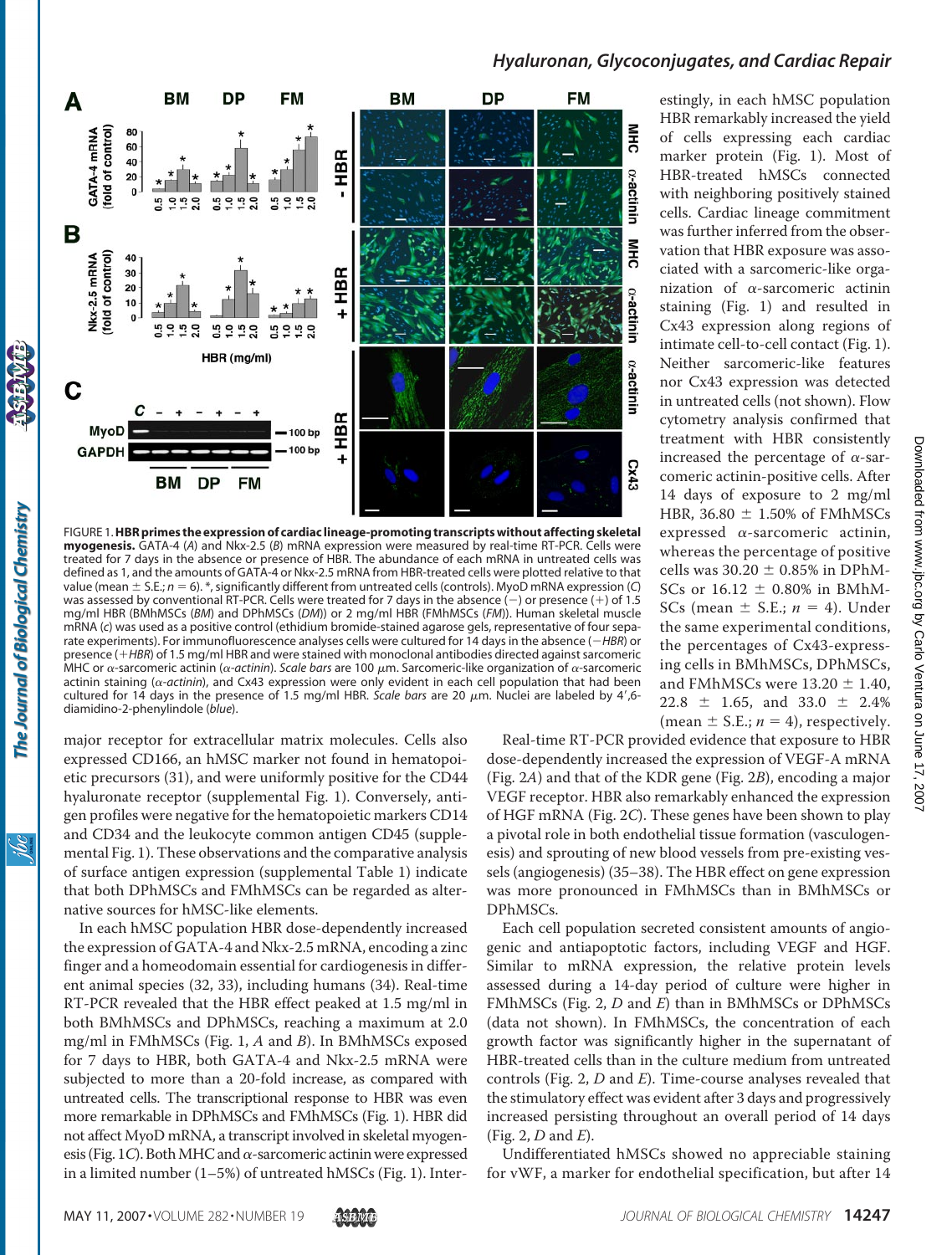

FIGURE 2. **HBR induces a gene program of angiogenesis and enhances the secretion of angiogenic, antiapoptotic, and mitogenic factors, leading to endothelial lineage commitment.** VEGF-A (*A*), KDR (*B*), and HGF (*C*) gene expression were assessed by real-time RT-PCR. Cells were cultured for 7 days in the absence or presence of HBR. The abundance of each mRNA in untreated cells was defined as 1, and the amounts of VEGF-A, KDR, or HGF mRNA from HBR-treated cells were plotted relative to that value (mean  $\pm$  S.E.;  $n = 6$ ). \*, significantly different from untreated cells (controls). *D* and *E*, time-course analysis of VEGF and HGF, respectively, released by FMhMSCs cultured in the absence (*white bar*) or presence (*gray bar*) of 2 mg/ml HBR (mean S.E.; *n* = 6). \*, significantly different from untreated cells. *F*, immunofluorescence analysis of vWF expression was investigated in BMhMSCs (*BM*), DPhMSCs (*DP*), and FMhMSCs (*FM*) cultured for 14 days in the presence of 1.5 mg/ml HBR (*scale bars* are 20  $\mu$ m). No appreciable staining for vWF was observed in cells cultured without HBR. The figure reports the percentage (mean  $\pm$  S.E.;  $n = 4$ ) of HBR-treated hMSCs exhibiting the typical granular patterning of vWF staining. For comparison, the effect of VEGF (50 ng/ml for 14 days) on vWF expression is also reported. *N.D.*, not determined.

days of HBR treatment vWF expression was clearly evident, and Weibel-Palade bodies were also visible (Fig. 2*F*). The percentage of vWF-expressing cells was higher in FMhMSCs as compared with DPhMSCs or BMhMSCs (Fig. 2*F*). Similar percentages of both  $\alpha$ -sarcomeric actinin- and vWF-positive cells were observed when BMhMSCs, DPhMSCs, or FMhMSCs were treated for 14 days with HBR and then cultured in the absence of HBR for additional 14 days (supplemental Fig. 2).

We investigated whether CD44, a hyaluronan binding molecule highly expressedin BMhMSCs and DPhMSCs as well as FMhMSCs, may be involved in the differentiating response to HBR. Cell culture in the presence of a CD44-specific blocking monoclonal antibody (A3D8) resulted in the complete suppression of the ability of HBR to commit FMhMSCs into both cardiac and endothelial lineages (supplemental Fig. 3). Results

from competition experiments indicated that the cardiogenic action of HBR was also dosedependently counteracted by HA (supplemental Fig. 3). To further dissect the hMSC response to HBR, nuclear run-off experiments were designed to assess whether HBR may have affected the rate of transcription of cardiogenic/angiogenic genes and whether, in the affirmative, it may have acted as a unit or after hydrolysis of hyaluronangrafted moieties. Supplemental Fig. 4 shows that nuclei isolated from FMhMSCs that had been cultured for 7 days with HBR exhibited a consistent increase in the transcription rate of GATA-4, Nkx-2.5, and HGF genes as compared with nuclei isolated from untreated cells. In separate experiments nuclei were isolated from untreated cells and subsequently incubated with HBR or exposed to HA, BU, or RA administered alone or in combination. Although nuclear exposure to HBR or HA failed to trigger a transcriptional response, the incubation with BU or RA enhanced GATA-4, Nkx-2.5, and HGF gene transcription (supplemental Fig. 4). The transcription rate of these genes was further enhanced when nuclei were exposed to a combination of BU and RA (supplemental Fig. 4).

We next investigated whether hMSC treatment with HBR *in vitro* before cell delivery *in vivo* may represent a novel strategy for the rescue of damaged hearts. To this end FMhMSCs, which exhibited the most pronounced commitment to

cardiovascular lineages and enhanced release of trophic factors in response to HBR, were cultured for 14 days in the absence or presence of this mixed ester and subsequently transplanted into infarcted rat hearts. Four weeks after myocardial infarction, the non-transplanted group showed indices of cardiac failure (Fig. 3). In marked contrast, echocardiographic analysis of infarcted rats receiving FMhMSCs non-exposed to HBR revealed a recovery to essentially normal indices of cardiac function (Fig. 3). A similar normalization was observed after transplantation of HBR-treated cells (Fig. 3). Injection of pretreated cells resulted in significantly higher values of left ventricle to body weight ratio and diastolic thickness as compared with untreated FMhMSCs (Fig. 3). No significant recovery of cardiac function was observed 1 or 2 weeks after the injection of untreated or HBR-exposed FMhMSCs (not shown).

The Journal of Biological Chemistry

<u>івс</u>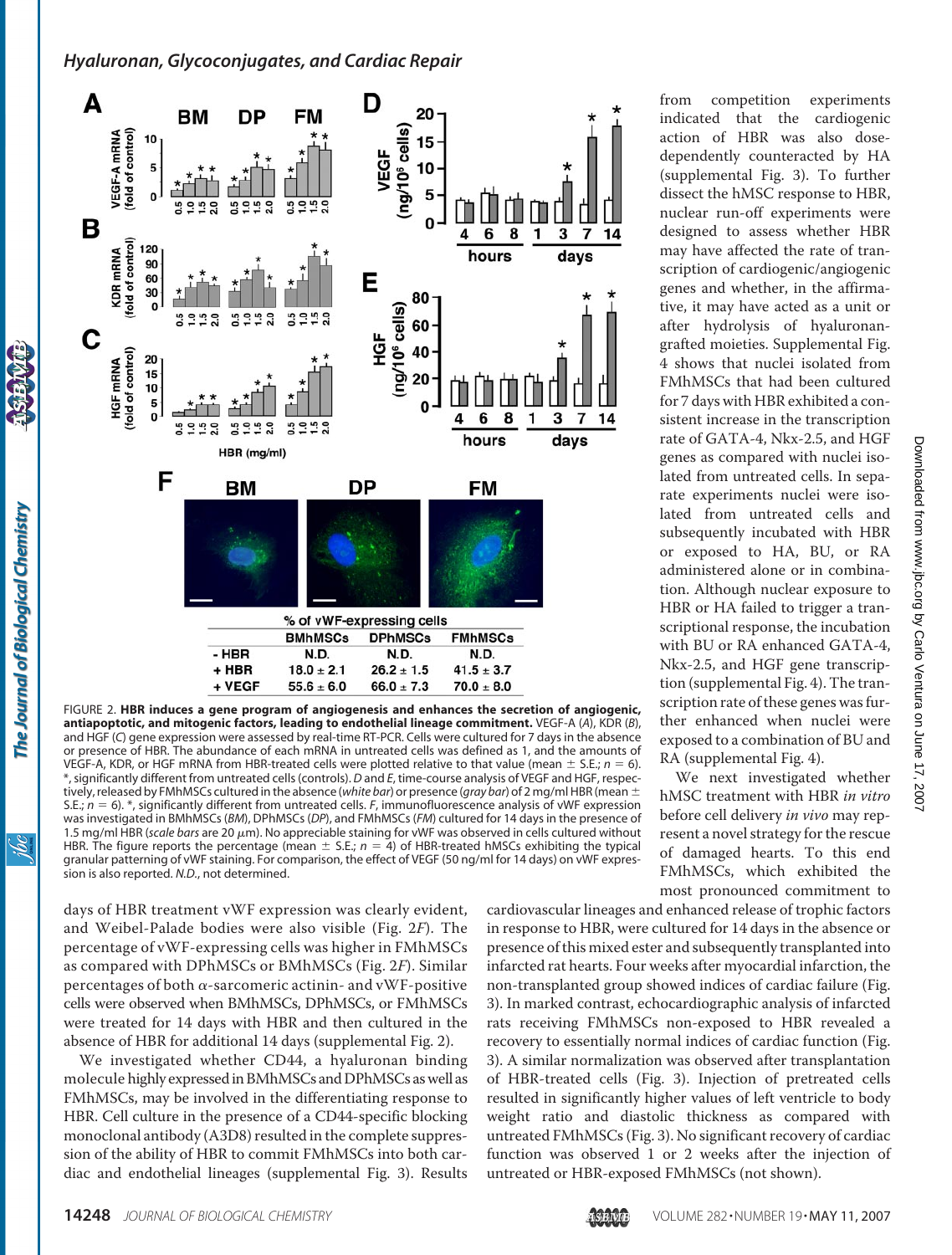

FIGURE 3. **Assessment of cardiac function in infarcted rat hearts transplanted with FMhMSCs cultured in the absence or presence of HBR.** Transthoracic echocardiography was performed in normal sham-operated rats without left anterior descending coronary artery occlusion (*A*) and 28 days after myocardial infarction in animals receiving saline as a placebo (*B*) or FMhMSCs previously cultured for 14 days in the absence (*C*) or presence (*D*) of 1.5 mg/ml HBR. \*, significantly different from *A*; §, significantly different from *B*; # in *D*, posterior wall thickness is significantly different from anterior wall thickness; ‡, significantly different from *C*. Data in each group are the mean S.E. from six individual animals (one-way analysis of variance and Bonferroni test, assuming a *p* value less than 0.05 as the limit of significance). *bpm*, beats per minute.

Gross pathologic examination of ischemic myocardium after nitro blue tetrazolium staining revealed that FMhMSC transplantation substantially decreased the percentage of left ventricle occupied by fibrosis. Further remarkable reduction in scar tissue formation was observed after injection of HBR-treated FMhMSCs. Interestingly, in this group the unstained tissue (possibly reflecting infarct scarring) was only confined to a limited area in the subendocardial zone, which also exhibited regions of viable tissue. Picro-Mallory trichrome staining and quantitative analyses showed that the infarct area was significantly lower in animals receiving HBR-treated FMhMSCs than in the group transplanted with untreated cells (Fig. 4).

To assess whether injected FMhMSCs may differentiate into endothelial cells, sections from infarct regions of each experimental group were incubated in the presence of human-specific



FIGURE 4. **Impact of FMhMSC injection on infarct size.** *Upper panel*, representative example of scar formation 4 weeks after myocardial infarction in rats treated with saline as a placebo (*A*) or FMhMSCs previously culturedfor 14 days in the absence (*B*) or presence (*C*) of 1.5 mg/ml HBR. Macroscopic infarct size was assessed in each group by nitro blue tetrazolium staining. 3-mmthick transverse slices cut through the short axis of both ventricles at midseptal level were processed for light microscopy, stained with picro-Mallory trichrome (*upper panel*), and digitalized through a video camera connected with the microscope. *Lower panel*, infarct sizes (*blue-stained* areas) were quantified by using image Pro Plus Version 8 (Media Cybernetics). \*, significantly different from *A*; §, significantly different from *B*. Data in each group are the mean  $\pm$  S.E. from six individual animals (one-way analysis of variance and Bonferroni test, assuming a *p* value less than 0.05 as the limit of significance).

anti-vWF antibody. No staining was detected in samples from placebo-treated animals (Fig. 5). On the contrary, vWF-positive cells were observed in cardiac samples from infarcted animals injected with both untreated or HBR-exposed cells (Fig. 5). However, the number of vWF-expressing FMhMSCs was remarkably higher in sections from hearts receiving HBR-pretreated cells than in samples with untreated FMhMSCs (Fig. 5). Moreover, a consistent number of capillaries containing vWFpositive FMhMSCs was observed in samples harvested from hearts injected with HBR-pretreated cells, whereas no evidence for organization of vWF-stained FMhMSCs into capillary structures was found in sections from hearts transplanted with untreated cells (Fig. 5).

Fig. 5 also shows that the density of capillary vessels lacking cells positively stained with anti-human vWF was significantly increased at the infarct border zone of animals injected with untreated FMhMSCs as compared with infarcted tissue receiving saline as a placebo. The density of capillaries negative for anti-human vWF staining was further augmented after transplantation of HBR-pretreated FMhMSCs (Fig. 5).

Immunofluorescence analysis also provided evidence that engrafted HBR-pretreated cells concomitantly expressed Cx43 or cardiac TnI with a human-specific anti-mitochondria antibody (Fig. 6) and that the number of positive FMhMSCs exceeded that observed in hearts transplanted with untreated cells. However, this low yield of cardiac marker-expressing cells appeared to lack complete myogenic differentiation with mature sarcomeric organization.

The Journal of Biological Chemistry

<u>жі</u>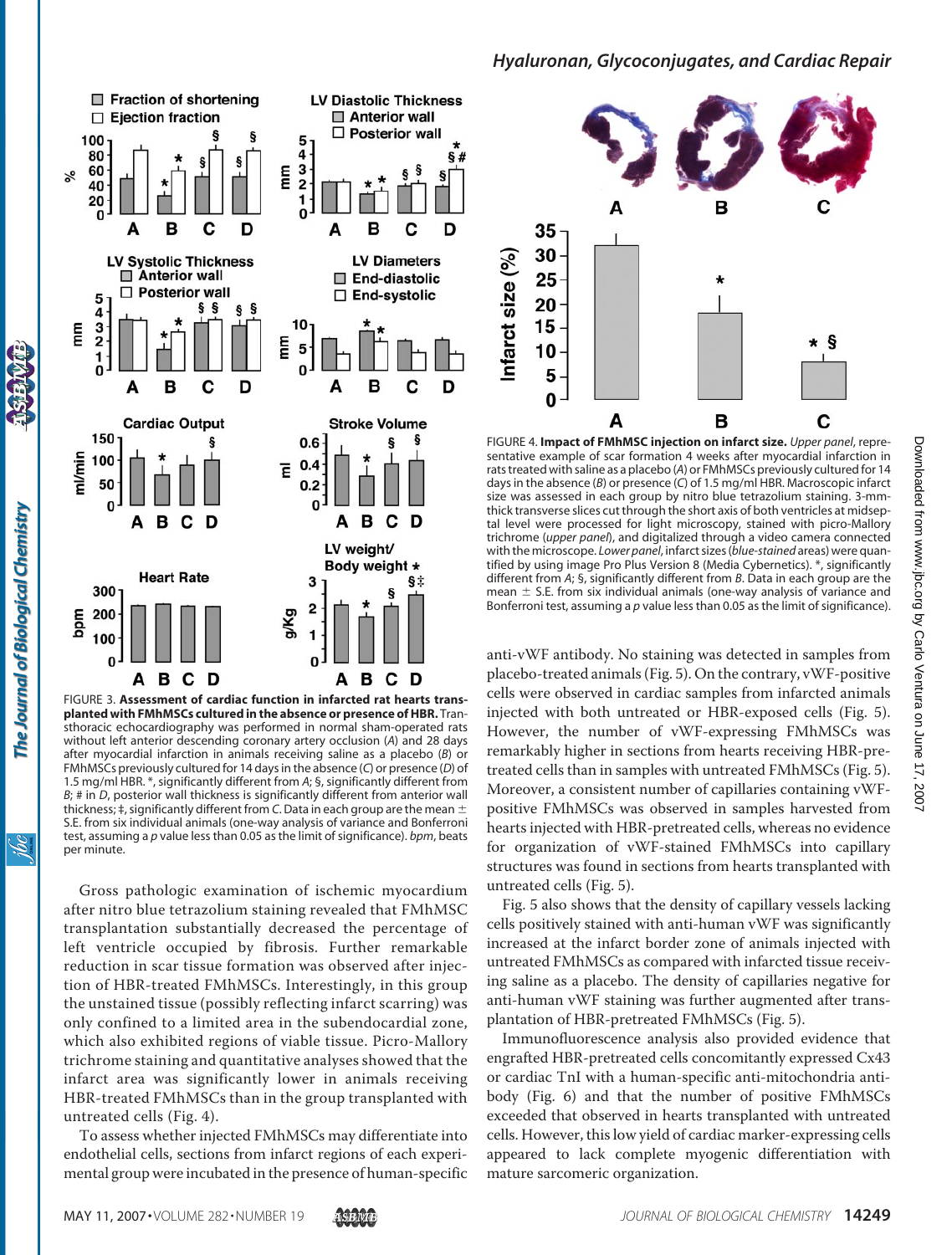

FIGURE 5. **Capillary density and development of transplanted FMhMSCs into endothelial cells at the infarcted region.** Sections were obtained from border zone 4 weeks after myocardial infarction. *A*, expression of vWF was assessed by immunohistochemistry with an anti-human vWF antibody. Although no staining was detected in samples from placebo-treated animals (*P*), a consistent number of vWF-positive cells was observed in the tissue harvested from animals injected with FMhMSCs previously cultured for 14 days in the absence (FM) or presence (FM<sup>\*</sup>) of 1.5 mg/ml HBR. Organization into erythrocyte-containing capillary-like structures (*lower right*) was observed in samples from hearts transplanted with HBR-treated cells. Light microscopy, 20 $\times$  (original magnification). *Scale bars* are 20  $\mu$ m. *B*, quantitative analysis of vWF-expressing cells. The number of FMhMSCs positively stained with antihuman vWF antibody and the density of capillary vessels containing vWFpositive FMhMSCs were counted in randomly selected five-high-power fields of each section and averaged. \*, significantly different from FM. *C*, density of capillary vessels lacking positive staining with anti-human vWF antibody at the infarct border zone. \*, significantly different from placebo-treated animals; §, significantly different from FM. Data are the mean  $\pm$  S.E. from sections of six individual animals.

#### **DISCUSSION**

The Journal of Biological Chemistry

ibc

During myocardial infarction, cardiomyocyte loss is associated with hibernation of underperfused heart cells. Pluripotent hMSCs differentiate into a variety of cells, including cardiomyocytes and endothelial cells and may hold promises for both replacing the lost heart cells (cardiomyogenesis) and restoring perfusion of the hibernating cells (vasculogenesis or angiogenesis). It is also becoming increasingly evident that hMSCs may secrete large amounts of angiogenic, antiapoptotic, and mitogenic factors and that the improvement of cardiac function and reduction in scar formation observed in animal models of myocardial infarction after hMSC transplantation may be mediated by the supply of these trophic factors (12–14). In this regard bone marrow-derived mesenchymal stem cells overexpressing Akt have been shown to inhibit ventricular remodeling and restore cardiac function mainly through paracrine mechanisms involving an increase in the expression of VEGF, fibroblast growth factor-2, and HGF genes and enhanced secretion of their related products (39, 40). Consonant with these observa-



FIGURE 6.**Development of transplanted FMhMSCs into Cx43- and cardiac troponin I-positive cells.** *A*, 4 weeks after myocardial infarction, Cx43 or TnI expression were investigated in samples from rats injected with FMhMSCs previously cultured for 14 days in the absence (*FM*) or presence (*FM*\*) of 1.5 mg/ml HBR. Sections were double-stained with human-specific anti-mitochondrial antibody (*Mit*, green fluorescence), and antibody was directed against Cx43 or cardiac TnI (*red fluorescence*). Double-labeled cells are shown in merged (M) images. Nuclei were labeled by 4',6-diamidino-2-phenylindole (*DAPI*, *blue signal*). Light microscopy, 100 (original magnification). *Scale bars* are 20  $\mu$ m. *B*, quantitative analysis of the number of Cx43- or TnI-expressing FMhMSCs. Positive cells were counted in randomly selected five-high-power fields of each section and averaged. \*, significantly different from FM. Data are the mean  $\pm$  S.E. from sections of six individual animals.

tions, monolayered adipose tissue-derived mesenchymal stem cells repaired scarred myocardium in infarcted rat hearts, acting as trophic mediators for paracrine angiogenic pathways (41).

Despite these attractive properties of hMSCs, their potential as a cell therapeutic for cardiac repair is limited by age and disease states affecting the collection of sufficient healthy autologous bone marrow-derived cells for transplantation. A potential use of stem cells in cardiac repair is also hampered by the low yield of cardiac lineage commitment in both adult and ES cells. Hence, the identification of pluripotent cells transplantable in an allogenic setting and the development of differentiating molecules enhancing both stem cell commitment to cardiovascular lineages and secretion of trophic factors may prove rewarding in sight of cardiac cell therapy.

Here we show that DPhMSCs and FMhMSCs, like BMhMSCs, exhibit a low yield commitment to a myocardial-like lineage *in vitro*. HBR increased the expression of cardiac lineage-promoting genes without affecting MyoD mRNA. This observation seems to exclude a generalized activation of repressed genes. The ability of HBR to enhance cardiogenesis *in vitro* is also inferred by the observation that the mixed ester enhanced the amount of cells expressing MHC and  $\alpha$ -sarcomeric actinin and by the finding that Cx43-positive cells only developed from HBR-treated hMSCs. Interestingly, exposure to HBR remarkably enhanced the transcription of genes tightly involved in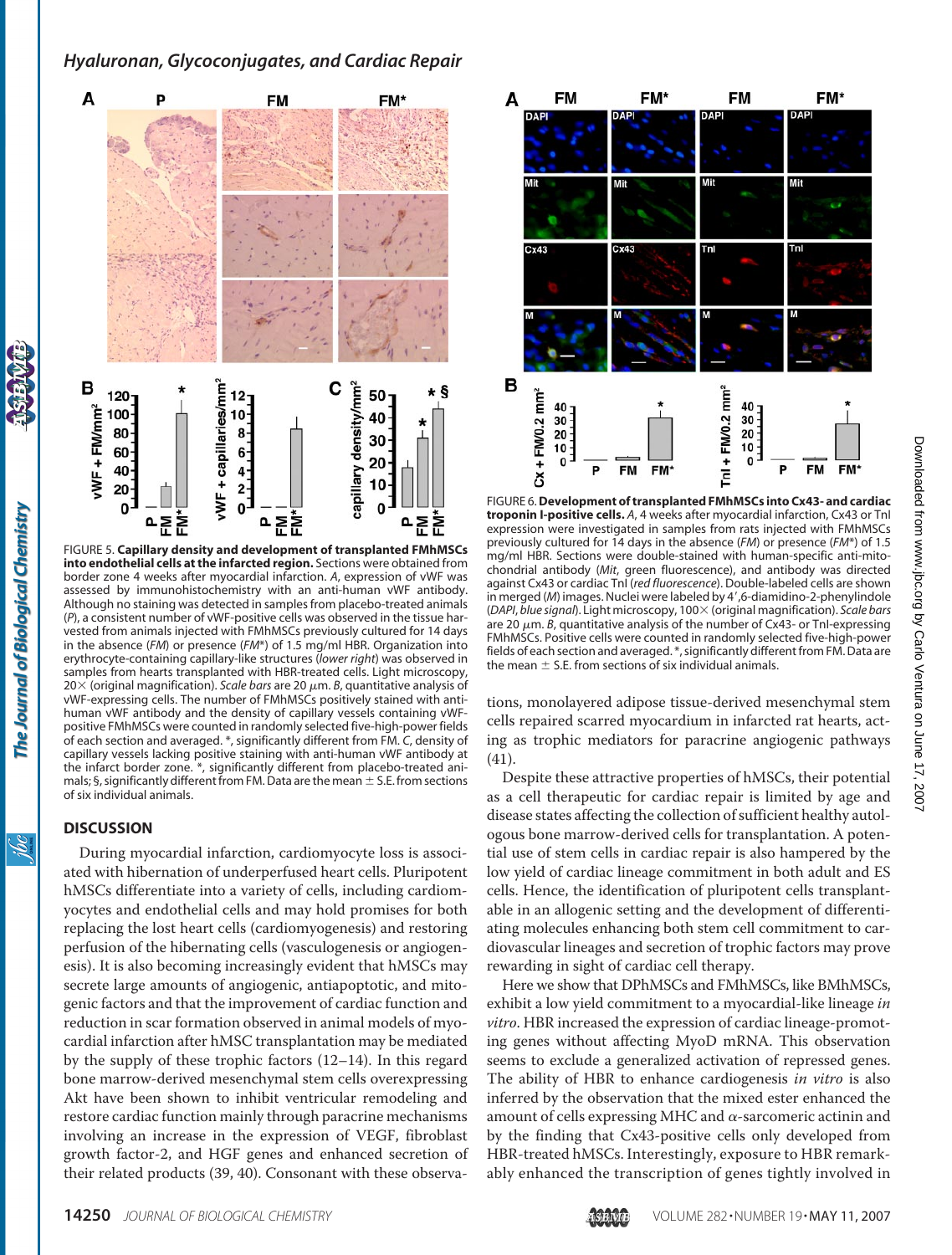vasculogenesis and angiogenesis and led to the development of vWF-expressing endothelial cells. The attainment of cardiomyocyte- and endothelial-related features was a longlasting differentiating response, as suggested by the prolonged persistence of markers for both lineages in high percentages of hMSCs even after HBR withdrawal. The present finding that FMhMSCs secreted large amounts of VEGF and HGF and that HBR consistently increased the secretion of each trophic mediator is worthy of consideration. In fact, besides VEGF, HGF has not only angiogenic but also cardioprotective effects, including antiapoptotic, mitogenic, and antifibrotic activities (42, 43). HGF gene transfer into the myocardium improved myocardial function and geometry (44), in particular because of antifibrotic effects through inhibition of transforming growth factor- $\beta$  expression. Therefore, taking the present findings together, HBR appears to encompass both differentiating features for hMSC commitment to cardiovascular lineages and the potential to afford growth factor-mediated paracrine regulation.

Akin to these considerations and taking into account that *in vitro* responses to HBR were considerably more accentuated in FMhMSCs than in BMhMSCs or DPhMSCs, we designed separate *in vivo* experiments to assess whether FMhMSCs may be used to repair infarcted rat hearts and whether their rescuing potential may be enhanced by cell pretreatment with HBR. Notably, untreated FMhMSCs led to normalization of left ventricular function and remarkable reduction in infarct size and scar tissue. The observation that these cells exhibited a very low yield of myocardial commitment and failed to differentiate into endothelial cells spontaneously *in vitro* prompt the hypothesis that FMhMSCs may have acted as trophic mediators to rescue the infarcted myocardium. Such a hypothesis is supported by the ability of FMhMSCs to spontaneously secrete large amounts of angiogenic, antiapoptotic, and mitogenic factors *in vitro*. The possibility that these factors may have protected the infarcted myocardium in a paracrine fashion is inferred by the finding that FMhMSC transplantation was followed by a significant increase in the density of capillary vessels lacking positive staining against human vWF, likely reflecting an angiogenic response of the recipient tissue to the injected FMhMSCs. Although cardiac performance was similarly recovered after injection of untreated or HBR-exposed cells, the transplantation of HBR-pretreated FMhMSCs led to increased left ventricle to body weight ratio and diastolic thickness as well as further reduction in infarct size as compared with untreated cells. The finding that *in vitro* exposure of FMhMSCs to HBR enhanced the secretion of VEGF and HGF suggests that the beneficial effects exerted *in vivo* by HBR-preconditioned cells may be due at least in part to enhanced cardioprotection through growth factor-mediated paracrine patterning. In this regard the injection of HBR-treated cells was followed by a significant increase in density of capillaries negative for anti-human vWF compared with the capillary density observed in the tissue receiving untreated cells. Enhanced *in vivo* release of VEGF and HGF by HBR-pretreated FMhMSCs may have contributed both to the observed angiogenic response and the reduction of infarct size and scar formation through antiapoptic and antifibrotic activities.

#### *Hyaluronan, Glycoconjugates, and Cardiac Repair*

The current data also show that in the hearts injected with HBR-exposed cells, the number of FMhMSCs positively stained with a human-specific anti-vWF antibody remarkably exceeded the number of vWF-positive cells detected in samples from the untreated group. It is worthy to note that a consistent organization of vWF-positive FMhMSCs into capillary structures was only observed in hearts transplanted with HBRtreated cells. Hence, the endothelial lineage commitment primed by HBR *in vitro* was retained within the transplanted cells in the infarcted myocardium, suggesting that HBR-treated cells may also contribute to neovascularization and heart rescue through their ability to generate capillary-like structures. The relative contribution of growth factor-mediated paracrine mechanisms and differentiation into vascular lineages by HBRtreated FMhMSCs within the infarcted heart remains to be established and is the subject for further investigations. Some of the transplanted cells that had been pretreated with HBR also exhibited a colocalization of Cx43 and cardiac TnI with a human mitochondrial protein. Nevertheless, these cells lacked mature sarcomeric organization, and their role in restoring the cardiac performance within the infarcted tissue remains questionable.

The molecular dissection of mechanisms underlying HBRmediated responses *in vitro* and *in vivo* remains to be fully elucidated. The finding that CD44 was expressed in more than 95% of BMhMSCs, DPhMSCs, and FMhMSCs and that cell exposure to a CD44-specific blocking monoclonal antibody abrogated HBR-mediated cardiac and endothelial commitment indicate that engagement of the hyaluronan CD44 receptor may represent a major initial step in the signaling cascade triggered by the mixed ester. The possibility that HBR uses a hyaluronan-related uptake system for cell entry is further suggested by results of competition experiments showing that HA dose-dependently decreased the yield of cells committed to both cardiac and endothelial lineages in the presence of the glycoconjugate. Nuclear run-off experiments indicate that the action of HBR was mediated at the transcriptional level. However, the transcription rate of GATA-4, Nkx-2.5, and HGF was unaffected after a direct exposure of nuclei isolated from undifferentiated cells to HBR. On the contrary, the transcription of these cardiogenic/angiogenic genes was increased by nuclear exposure to BU or RA and was additively enhanced by a mixture of the two. These results prompt the hypothesis that, at least at nuclear level, HBR may have acted after the hydrolysis of its grafted moieties.

In conclusion, we show the possibility of using a novel glycoconjugate to enhance both vascular differentiation and the secretion of angiogenic, antiapoptotic, and mitogenic factors from FMhMSCs. These cells do not induce allogeneic or xenogeneic lymphocyte proliferation and actively suppress lymphocyte responsiveness (18). Moreover, FMhMSC transplantation in neonatal swine and rats resulted in human microchimerism in various organs and tissues (18), suggesting that FMhMSCs may be administered as allogeneic grafts without the need of bone marrow harvests on recipient subjects. The current findings may contribute to further development in cell therapy for heart failure.